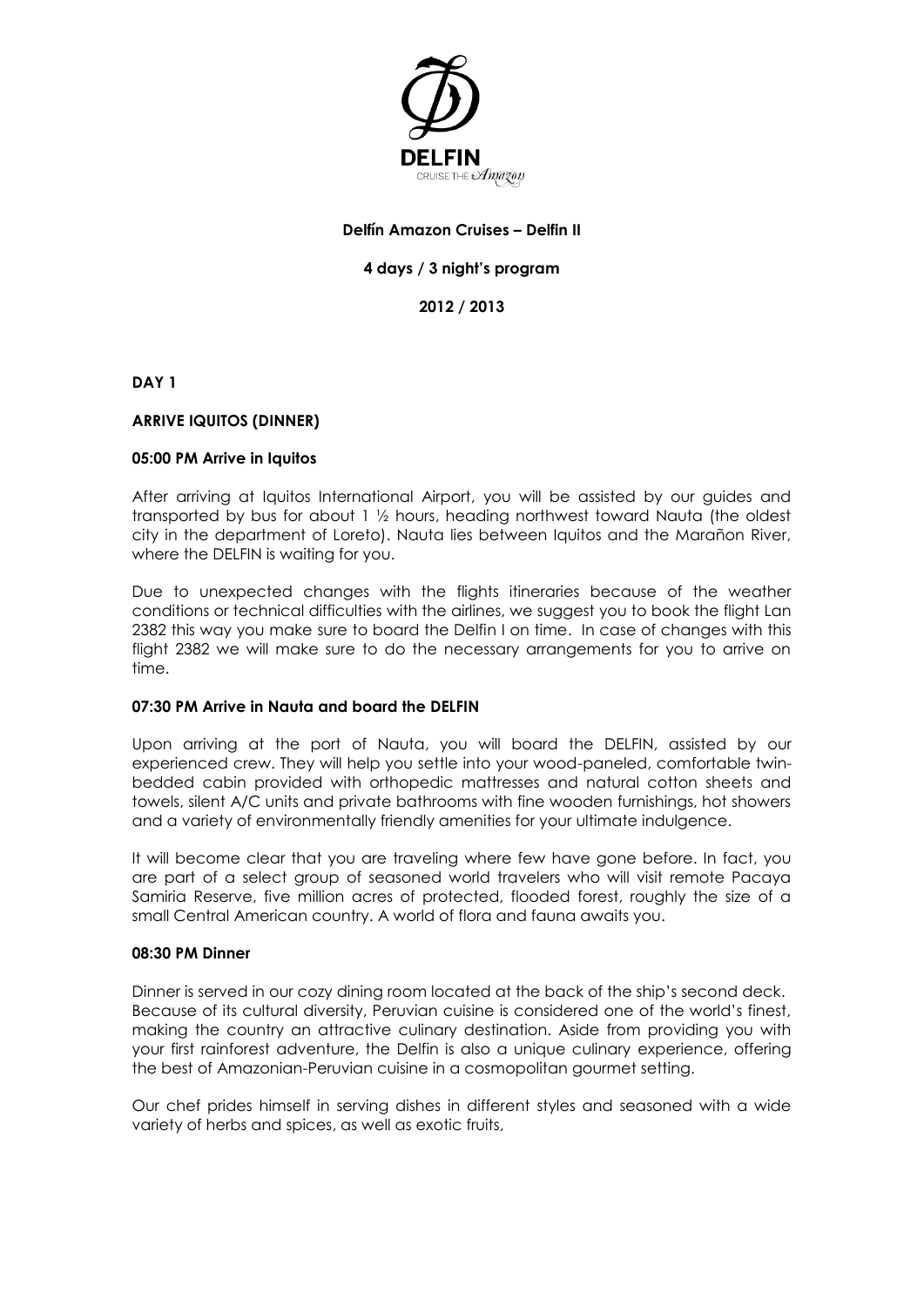

## **09:30 PM Briefing and time to relax**

On the top observation deck, our guides will use charts and short videos displayed on our flat LCD screen to conduct a brief orientation, outlining details of your journey, including the places you will visit, the wildlife you will see, as well as a summary of the history and geography of the Amazon basin.

Finally, under the beauty of an Amazonian night filled with hundreds of stars or perhaps a full moon, and wafted by the gentle breeze of the rainforest, our multitalented staff will entertain you with a little live music.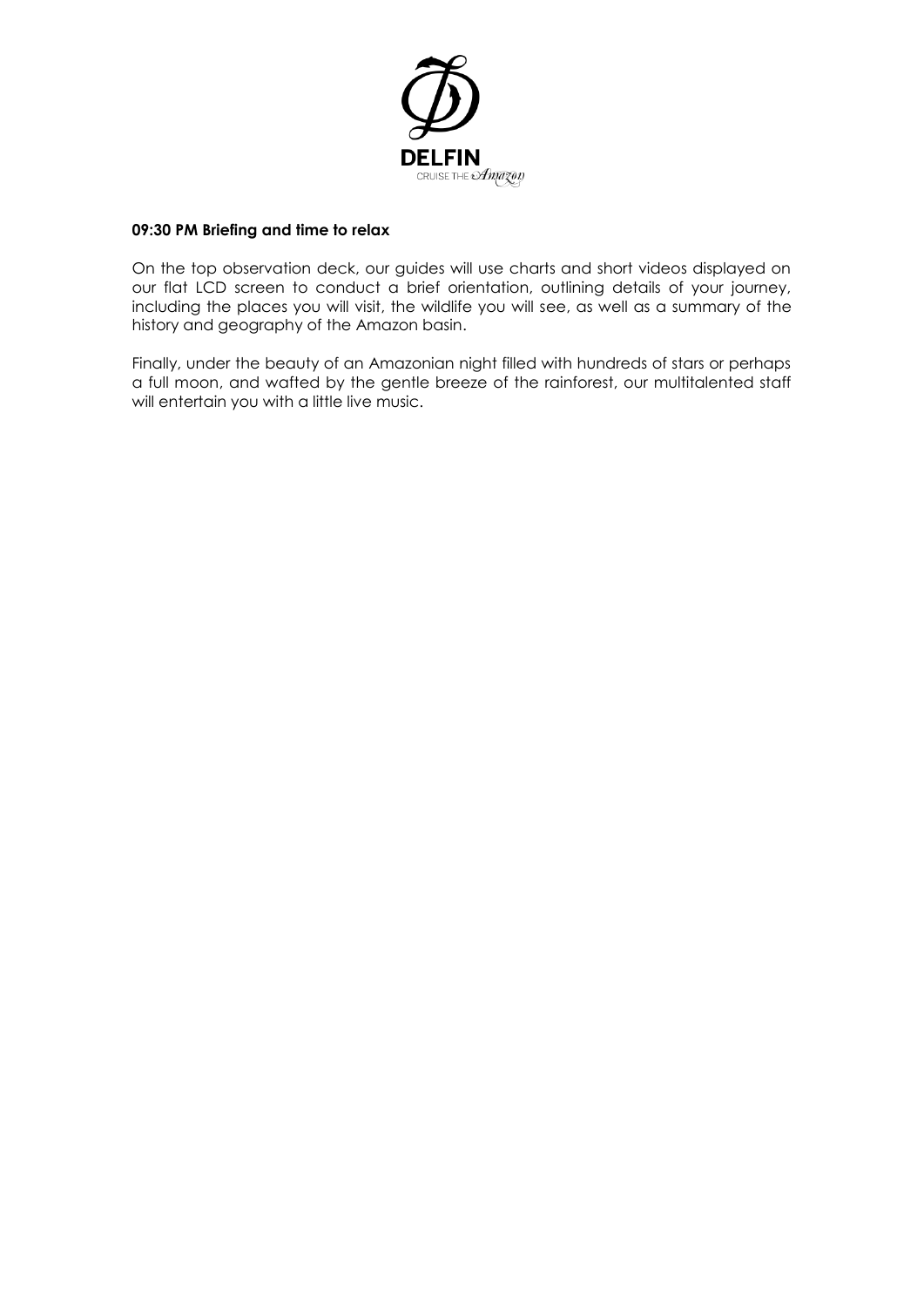

# **DAY 2**

### **YANALLPA – DORADO RIVER (BREAKFAST – LUNCH – DINNER)**

#### **06:00 AM Breakfast – Buffet**

Dawn and dusk are ideal times for nature observation, and an early rise is therefore highly recommended. On your first morning, coffee will wake us up, and pancakes will be a delicious choice for this morning of adventure and surprises.

#### **07:00 AM Yanallpa exploration, Belluda Stream or Jungle walks**

Rainy Season (Dec – May): Belluda Stream exploration.

Aboard the skiffs, we will explore this black water stream and start learning about the rainforest. You are now in the Pacaya-Samiria national reserve, where you will have the chance to see its amazing wildlife. From the skiff you can easily spot parrots, macaws and monkeys, such as the monk Saki monkey with its gray and black body, naked face and long shaggy tail. You might also see the saddle-back tamarin monkey, whose high chirping notes can easily be confused with those of a flock of birds.

It is also a good spot to see the beautiful morpho butterfly that flaps lazily along open corridors through forest or along river edges of lowland forest on sunny days. Different species of hawks will also be found and if we are lucky we'll see the noisy ―laughing falcon, named after its loud falsetto call as it sits solitary in secondary forest and plantations.

#### Dry Season (Jun – Nov) Hiking at the community of Yanallpa

During the dry season, you can visit the community of Yanallpa and explore two different kinds of ecosystems: flooded forest and terra firme forest. After disembarking at this native village, we'll start our morning hike. This walk affords excellent opportunities for spotting transitional species such as the snail kite, black tailed ant bird, manikins, tanagers, hummingbirds, woodpeckers, nun birds, orioles, blackbirds, etc.

You'll also see tall trees filled with epiphytes, woody vines and many varieties of palm trees. After an hour we'll reach a lovely lagoon where two dugout canoes await us in the midst of one of the most remote, least visited areas in the world. This lagoon is filled with endangered and unique fresh water fish, such as the paiche, the largest in the Amazon basin, which can weigh more than 80kg (170 lbs). The paiche is considered a delicacy, and you can often hear them when they rise to the surface. We'll also look for the

Peculiar crested hoatzin bird with its olive-colored plumage. Hoatzins live in small family groups along forested swamps and oxbow lakes.

We will then hike Back aboard the Delfin II skiffs, where icy towels will refresh us, while we continue exploring the surrounding wildlife. There's a good chance of spotting the smallest monkey in the world, the pygmy marmoset, seen only at its sap-sucking sites low on tree trunks.

#### **11:00 AM Back aboard the Delfin II**

We will continue upstream towards our next destination.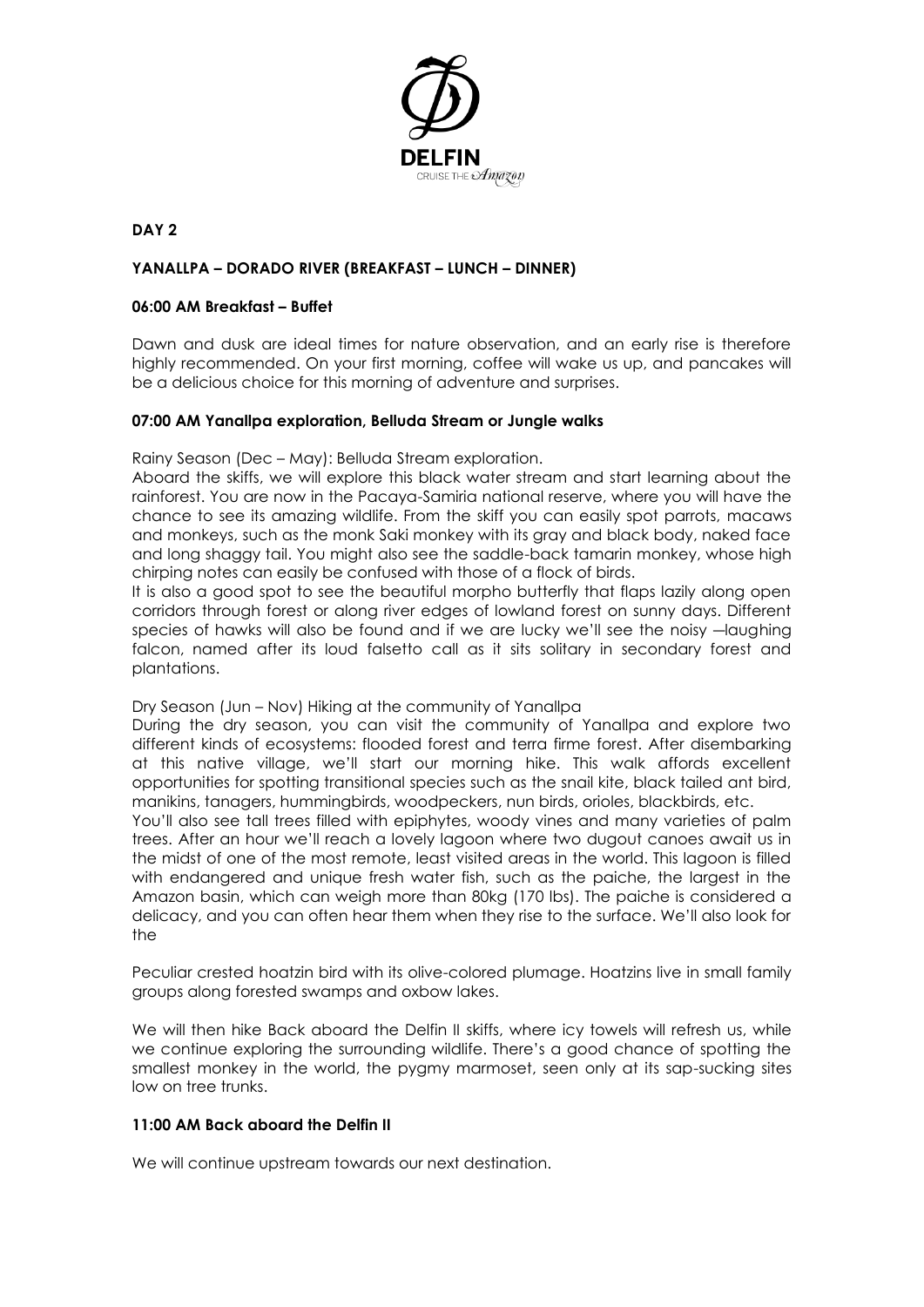

# **12:30 PM Lunch**

After emerging from the depths of the forest, you'll be treated to a world-class gourmet meal.

Our young and innovative chef will surprise your sophisticated palates, while introducing you to the pleasures of Peru´s haute cuisine. Our gourmet menu has been designed especially to please you. The menu features glorious fresh fish and other local delicacies, all prepared with an Amazonian flair and our personal touch.

### **03:30 PM El Dorado River exploration**

We will head for this spectacular spot within the Pacaya-Samiria Reserve In the skiffs, where you will also experience an unforgettable encounter with gray and pink river dolphins. Enjoy a unique opportunity to swim among the dolphins.

On the river you will experience abundant wildlife and nature in all of its exuberance while we search for the Amazon River's transitional forest specialties such as snail kites, festive parrots, endangered scarlet macaws, olive spotted hummingbirds, Amazonian parrotlets, and wood creepers, among others.

Prehistoric looking iguanas laze in the sun while we travel along the shoreline searching for whatever the jungle has to offer us. Squirrel Monkeys are very active at this time of the day, when they move in large noisy troops at mid- to upper-levels of primary and secondary lowland forest.

### **07:00 PM Back aboard the Delfin II**

We will continue to navigate towards our next destination

### **08:00 PM Dinner**

The service continues. Desserts are also a wonderful treat on our menu.

### **09:30 PM Relaxation on board**

Our staff and guides will be there to answer any question about what we have already seen and visited. While feeling the warm breeze of the Amazon night, fine cigars and after dinner drinks will be available before you fall asleep to the musical sounds of the jungle. Do not forget to look up at the sky, where the feast continues, with millions of sparkling stars set against the deep black night or perhaps a full moon that lights up the entire river.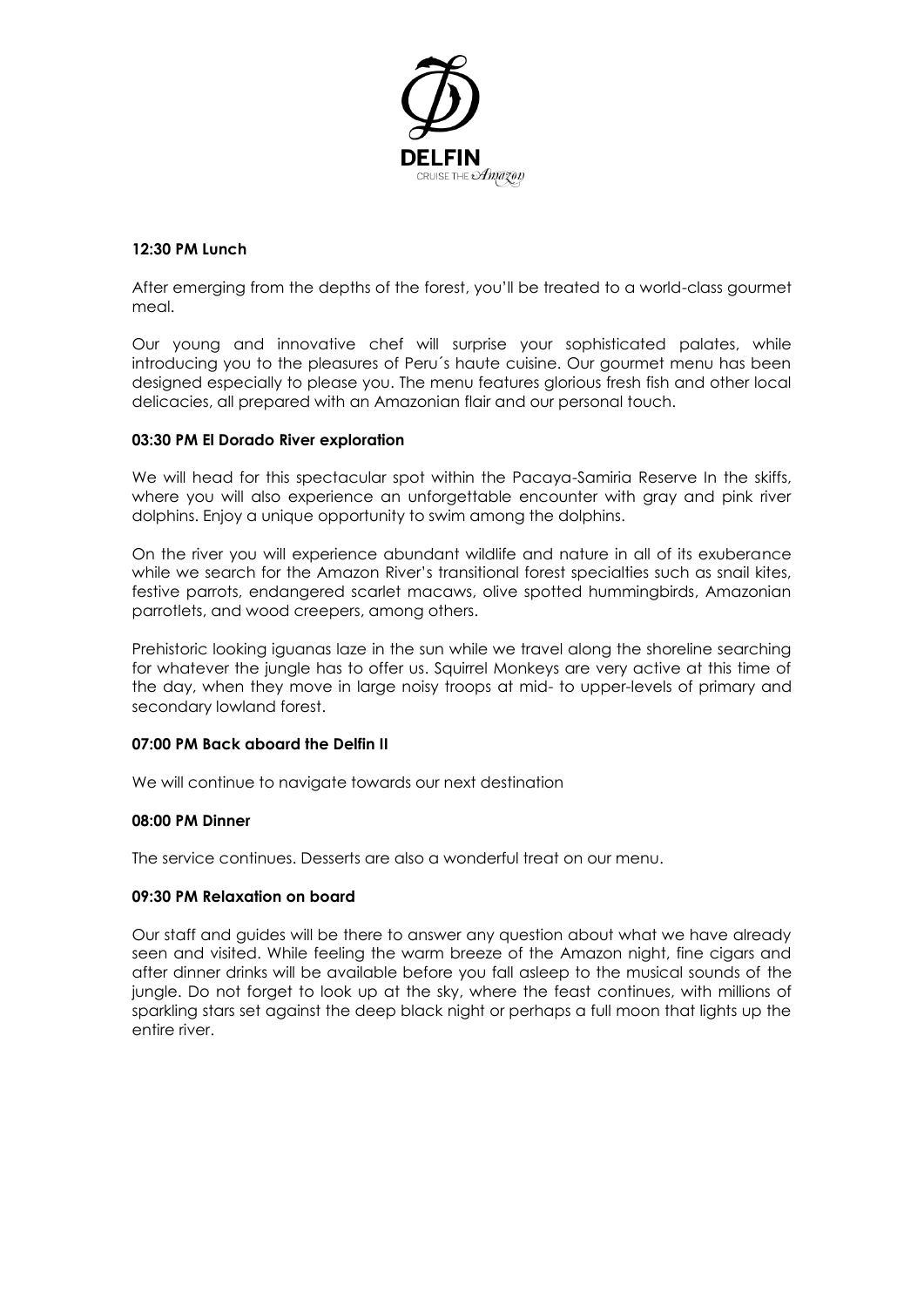

## **DAY 3**

### **PACAYA RIVER – ATUN POZA LAGOON (BREAKFAST – LUNCH – DINNER)**

#### **05:30 AM Wake up call**

This morning we will start very early and breakfast on board the skiffs, in order to see as much wildlife as possible in one of the earth´s greatest wilderness.

### **06:00 AM Rio Pacaya – breakfast on board**

We have reached our main goal, the Pacaya River, the very heart of the Pacaya Samiria National Reserve, Peru's largest protected area with a mean annual rainfall of nearly 3,000mm, by far the largest protected wetland reserve in the world.

Filled with lakes, palm swamps and streams, the reserve becomes a flooded forest in the rainy season and is one of the most beautiful places you have ever visited.

An early rise is very rewarding: you'll see parrots, macaws, toucans, kingfishers, black collared hawks, southern swallows, white winged swallows, and manikins. Aside from the large variety of birds, you'll also see troops of squirrel monkeys.

Aboard our comfortable skiffs, we will go in search of magnificent views and wildlife opportunities, experiencing spectacular rainforest wilderness, while searching for different species of monkeys, such as small family groups of red howler monkeys, the largest in the Amazon basin, with its bright rust-colored fur and long prehensile tail.

As the sun starts to heat up, we will continue along the shores of the Pacaya river, spotting huge ceiba or kapok trees, mahogany trees, strangler figs, epiphytes such as bromeliads and orchids, palm trees and woody vines. Breakfast—cold, fresh fruit juice, fresh fruit and light sandwiches with coffee and/or tea—will be served as we float amidst a favored dolphin feeding spot.

After breakfast, you can jump in the water for a very refreshing morning swim, a once in a lifetime experience in the beautiful setting of dark, clean and warm water, deep blue skies, and a light breeze, just a perfect moment to enjoy the wild and unique Amazon rainforest at its best.

### **11:30 AM Back aboard the Delfin II**

We will start navigating back down the Puinahua River towards Nauta.

### **12:30 PM Lunch**

By now, you will know the routine; our kitchen staff welcomes you again, surprising you with a very sophisticated meal and a well balanced menu. There is also time for dessert. Coffee will be served at the bar on the Observation deck.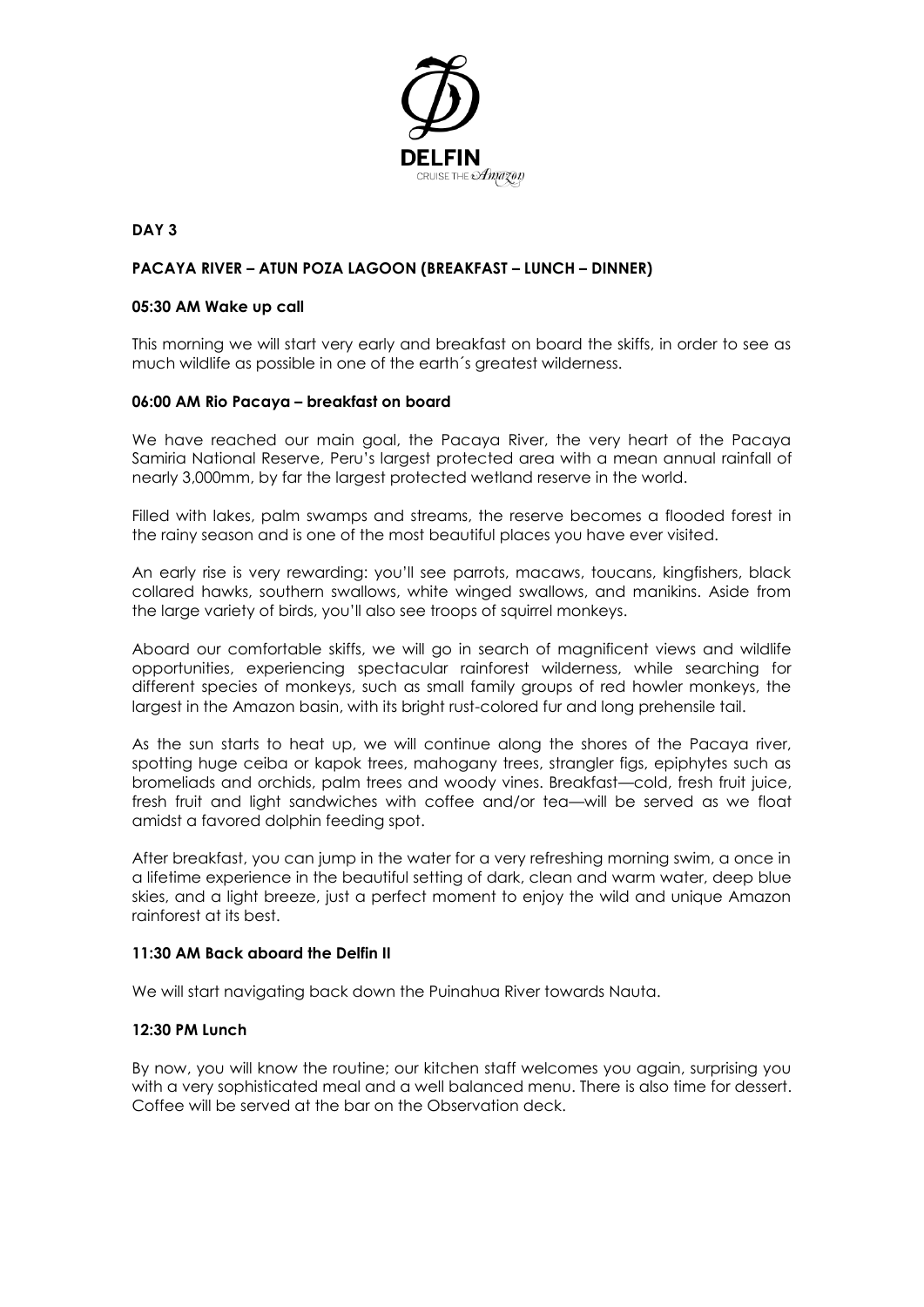

### **04:00 PM Atun Poza expedition**

Rainy Season (Dec – May) Atun Poza by skiff: On our adventure this afternoon we will cruise in our skiffs along a lake called Atun Poza, where we will surprise several species of egrets, herons, hawks, long-legged neotropical cormorants fishing for their dinner and unusual loud horned screamers fishing for their dinner . We will also have a chance to explore other black water lagoons linked to this huge lake, where wattled jacanas compete with a wide variety of spiders, grasshoppers, dragonflies, butterflies, moths, beetles, etc. living along the grassy edges and lily pads of freshwater swamps and marshes. We will have an excellent opportunity of seeing social spiders and how their webs embrace huge parts of a tree.

Dry Season (Jun – Nov) hiking at Atun Poza: This afternoon we will hike through this pristine and unique ecosystem, passing through a classic tropical rainforest with emergent trees and canopy trees reaching up to 55 meters in height. Many trees have buttress roots which often extend high up the trunks while palms are abundant and many of them have stilt roots. Biologically, this kind of forest is probably one of the richest habitats on earth, supporting the most species of plants and animals per unit area. Our target is the giant ceiba or kapok tree with its large diameter. If we're lucky we'll also see giant otters with their large bodies, dark fur with spotted throat and noisy calls. They nest by a small stream inside this forest, but we must be very quiet, because if they hear us they will swim away. This forest is also very good for spotting birds such as the bluish-fronted jacamar seen in pairs in middle and lower parts of forest edges, or collared trogons, red-capped cardinals, etc.

# **06:30 PM Back aboard the Delfin II**

### **07:00 PM Briefing and review**

At this time our guides will review all that we have seen and learned, with the help of videos and a slide show on our flat TV. This will give you the chance to see up close the birds, monkeys, reptiles, etc. This is the time to clear up any doubts. We will sail all night long as the Delfin continues its smooth journey downstream... Coffee and tea are always available.

## **08:00 PM Farewell Dinner**

Leaving behind the wildlife, you will continue enjoying our service as a world class traveler deserves. Tonight our chef and kitchen staff will treat you to a grilled dinner, including fresh salads, grilled vegetables, magical sauces, and wonderful combinations of different types of meat. Our talented staff will delight you with some live music before you retire.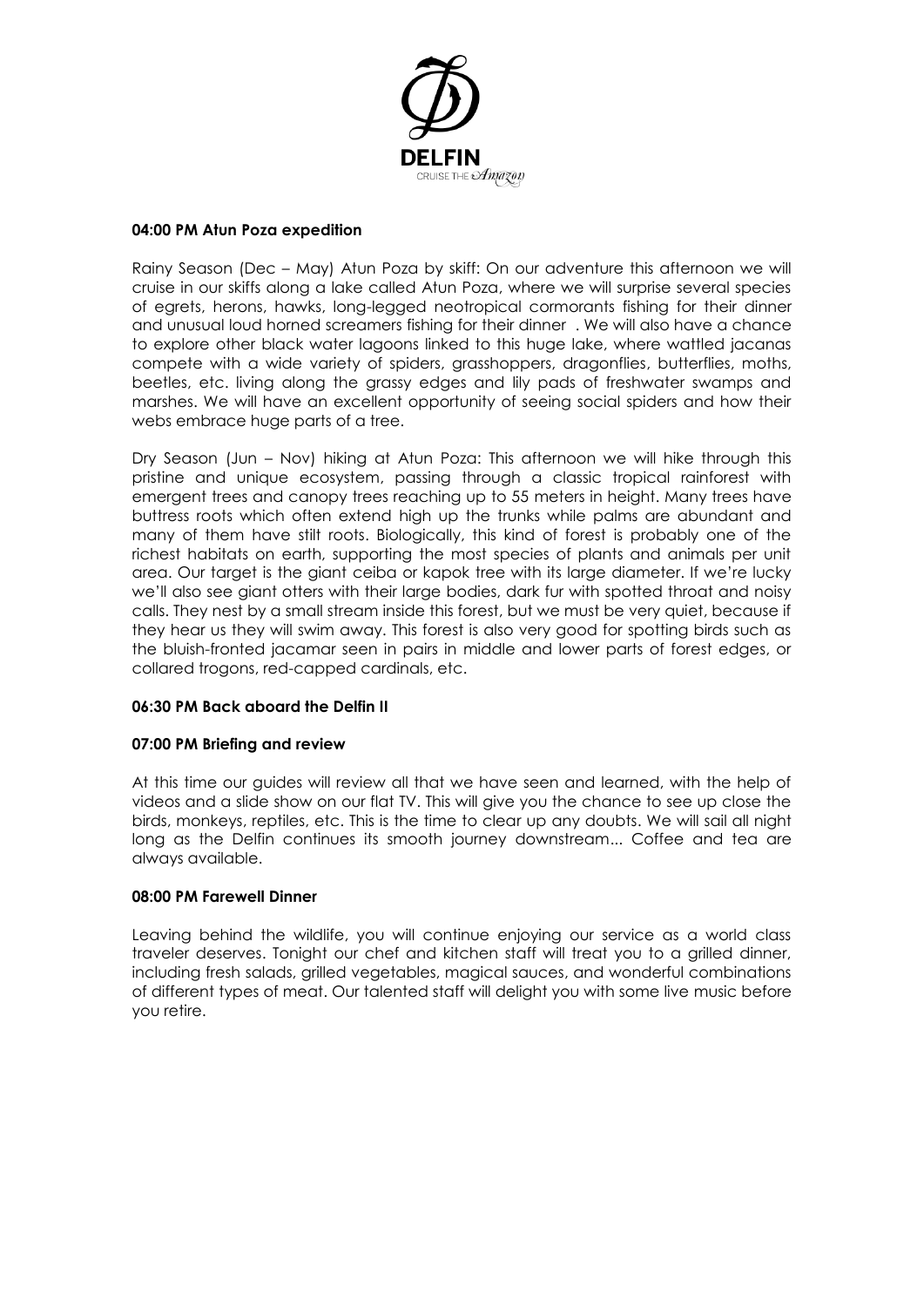

## **DAY 4**

## **YARAPA RIVER – PUERTO MIGUEL VILLAGE – NAUTA (BREAKFAST – LUNCH)**

#### **07:00 AM Breakfast – Buffet**

The smell of fresh ground toasted coffee will be the wakeup call this morning and as usual you will continue enjoying all the different types of local fresh fruit for a good start to the morning.

### **08:00 AM Yarapa River Exploration and Puerto Miguel Village Visit**

On board our skiffs we will stop at the village of Puerto Miguel to meet local villagers. You will have the chance to learn about their culture, traditions and folklore. You may also visit one of the villager's homes, to see how they live and the simplicity of their lifestyle and purchase some of the handcrafts they make.

After visiting the village, we will explore the Yarapa River, where there's a good chance that you'll see squirrel and capuchin monkeys, herons, egrets and green iguanas. We will reach a beautiful lagoon called Uvos, named after a fruit that grows wild along its shores. Pink river dolphins ply its waters in search of fish. The forest also boasts abundant flora including a variety of bromeliads and orchids. Monkeys love these surroundings.

### **11:00 AM Back aboard the Delfin II:**

We will continue sailing downstream to the confluence of the Ucayali and the Marañon, birthplace of the Amazon River. Dolphins delight in this special setting.

This is also the time to gather all of your things and pack your bags.

### **12:30 PM Lunch**

This will be your last lunch with us, so our chef will treat you to a real feast of flavors and colors, having designed a sophisticated menu featuring the best of Amazonian haute cuisine.

### **01:30 PM Disembark at the port of Nauta**

We will disembark at our port in Nauta, where a bus will be waiting to take you back to Iquitos.

#### **03:30 PM Manatee Rescue Center**

This will be a quick stop before you get to the airport. It will allow you to see from up close these beautiful creatures, touch them and even feed them a bottle of milk if you would like. There is free admission to the center, but tips are greatly appreciated.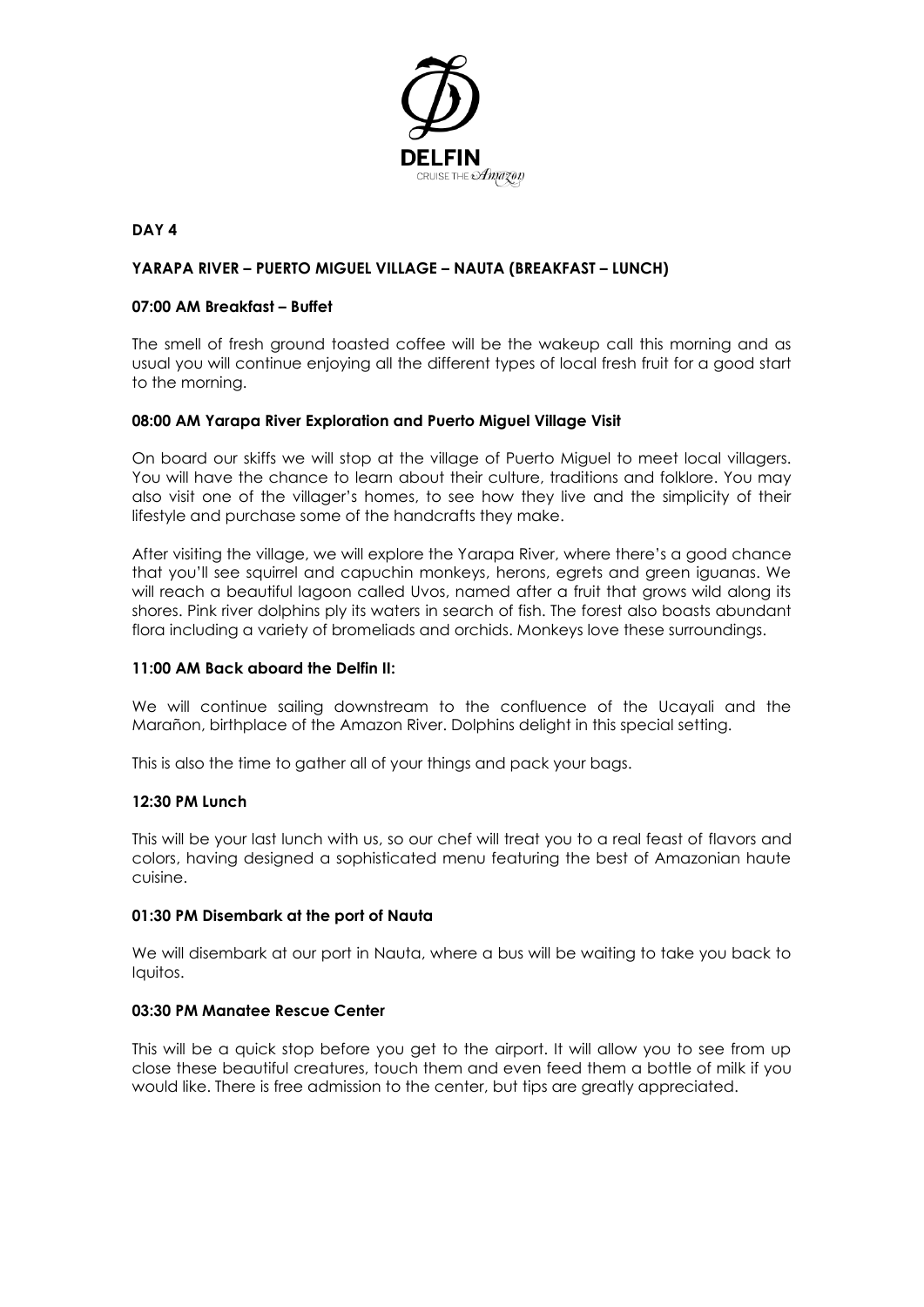

# **04:30 PM Arrive at Iquitos Airport**

Our personnel will help you check in, and say goodbye.

Due to unexpected changes with the flights itineraries because of the weather conditions or technical difficulties with the airlines, we suggest you to book the flight Lan 2383 this way you will make on time for your flight to Lima. In case of changes with this flight 2383 we will make sure to do the necessary arrangements for you to arrive on time.

# **06:10 PM Flight departs for Lima**